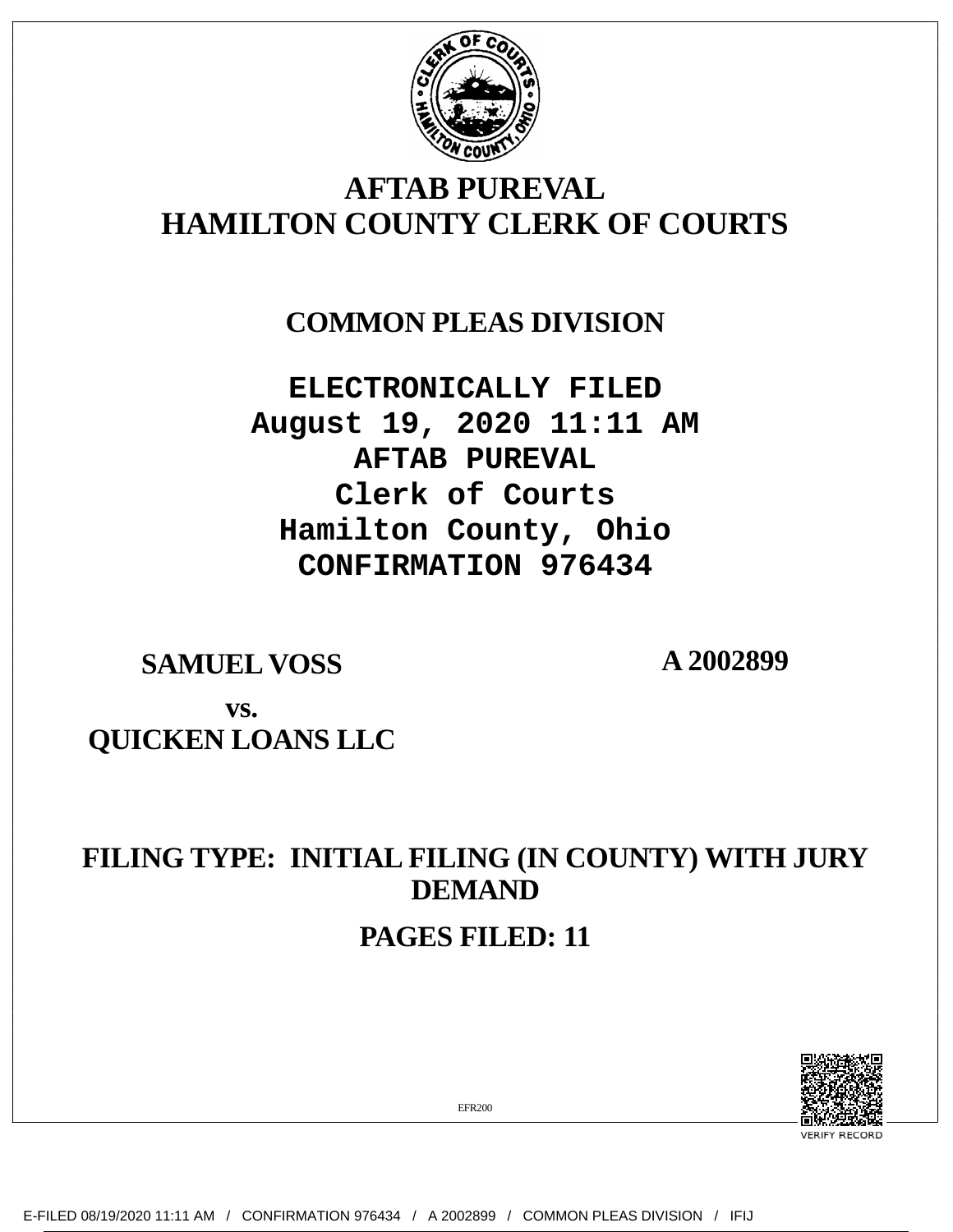W.B. Markovits (0018514) Terence R. Coates (0085579) Justin C. Walker (0080001) Dylan J. Gould (0097954) Matthew C. Metzger (0082235)

*Counsel for Plaintiff* 

### **IN THE COURT OF COMMON PLEAS HAMILTON COUNTY, OHIO**

| <b>SAMUEL VOSS,</b><br><b>486 Stanley Avenue</b><br>Cincinnati, Ohio 45226                                        | <b>CASE NO.</b>                                         |
|-------------------------------------------------------------------------------------------------------------------|---------------------------------------------------------|
| Plaintiff,                                                                                                        | Judge                                                   |
| V.                                                                                                                |                                                         |
| <b>QUICKEN LOANS, LLC,</b><br><b>1050 Woodward Avenue</b><br>Detroit, Michigan 48226                              | <b>CLASS ACTION COMPLAINT AND</b><br><b>JURY DEMAND</b> |
| Please serve agent:<br><b>CT Corporation System</b><br>4400 Easton Commons Way, Suite 125<br>Columbus, Ohio 43219 |                                                         |
| and                                                                                                               |                                                         |
| <b>MORTGAGE ELECTRONIC</b><br>REGISTRATION SYSTEMS, INC.<br><b>1818 Library Street</b><br>Reston, Virginia 20190  |                                                         |
| Please serve agent:<br><b>CT Corporation System</b><br>4400 Easton Commons Way, Suite 125<br>Columbus, Ohio 43219 |                                                         |
| Defendants.                                                                                                       |                                                         |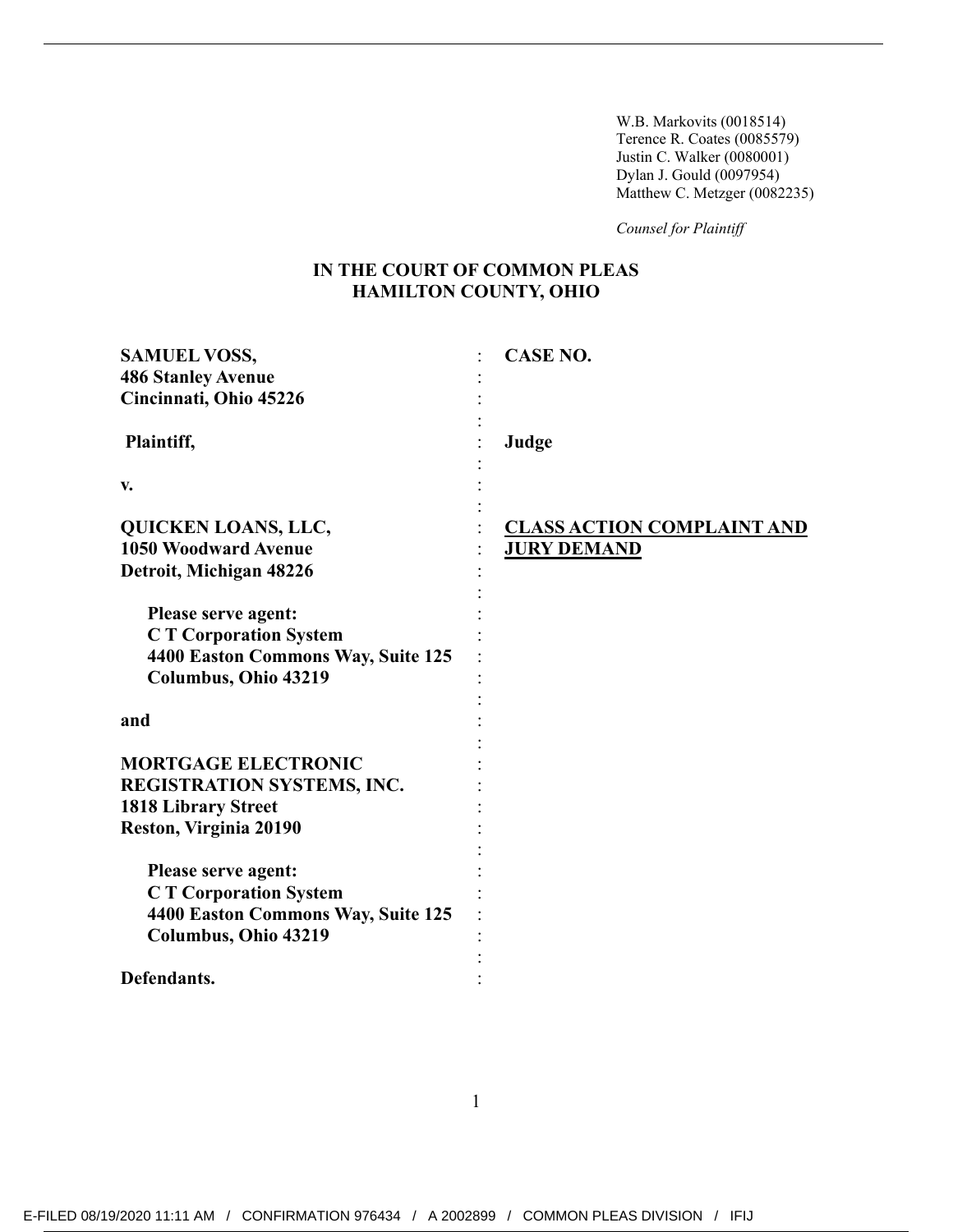Plaintiff Samuel Voss ("Plaintiff" and/or "Voss") brings this action against Defendants Mortgage Electronic Registration Systems, Inc. ("MERS") and Quicken Loans, LLC ("Quicken Loans") (collectively, "Defendants") on behalf of himself and all those similarly situated.

#### **INTRODUCTION**

1. Defendant Quicken Loans is a national mortgage lending institution with substantial operations in Southwestern Ohio. In 2016, Quicken Loans lent money collateralized by a mortgage on residential real property located at 486 Stanley Ave., Cincinnati, OH 45226 (the "Property"). Although Quicken Loans lent the money and under a traditional mortgage scheme would have been named the mortgagee on the mortgage document, for this mortgage and for all the mortgages on properties related to this class action lawsuit, MERS was designated as the mortgagee on the mortgage document. That same document indicates that despite MERS's legal role as the mortgagee, the rest of the roles and obligations traditionally held by the mortgagee, including filing a timely notice of satisfaction and release of mortgage after the note and mortgage are satisfied, remain with Quicken Loans.

2. When the owner of the Property sold the Property to Plaintiff, the proceeds from the sale were used to satisfy the loan owed to Quicken Loans, collateralized by the Property. Under Ohio Revised Code ("R.C.") § 5301.36, including its subparts, Defendants were obligated to file an entry of satisfaction for the Property with the county recorder within 90 days of the mortgage being satisfied. Yet, Defendants failed to file the mortgage satisfaction with the county recorder within 90 days of the lien satisfaction.

3. Under R.C. § 5301.36(C), Plaintiff is entitled to recover damages of \$250.00 from Defendants for their failure to timely record the mortgage satisfaction. Plaintiff, on behalf of himself and all other Class Members, alleges the following complaint against Defendants for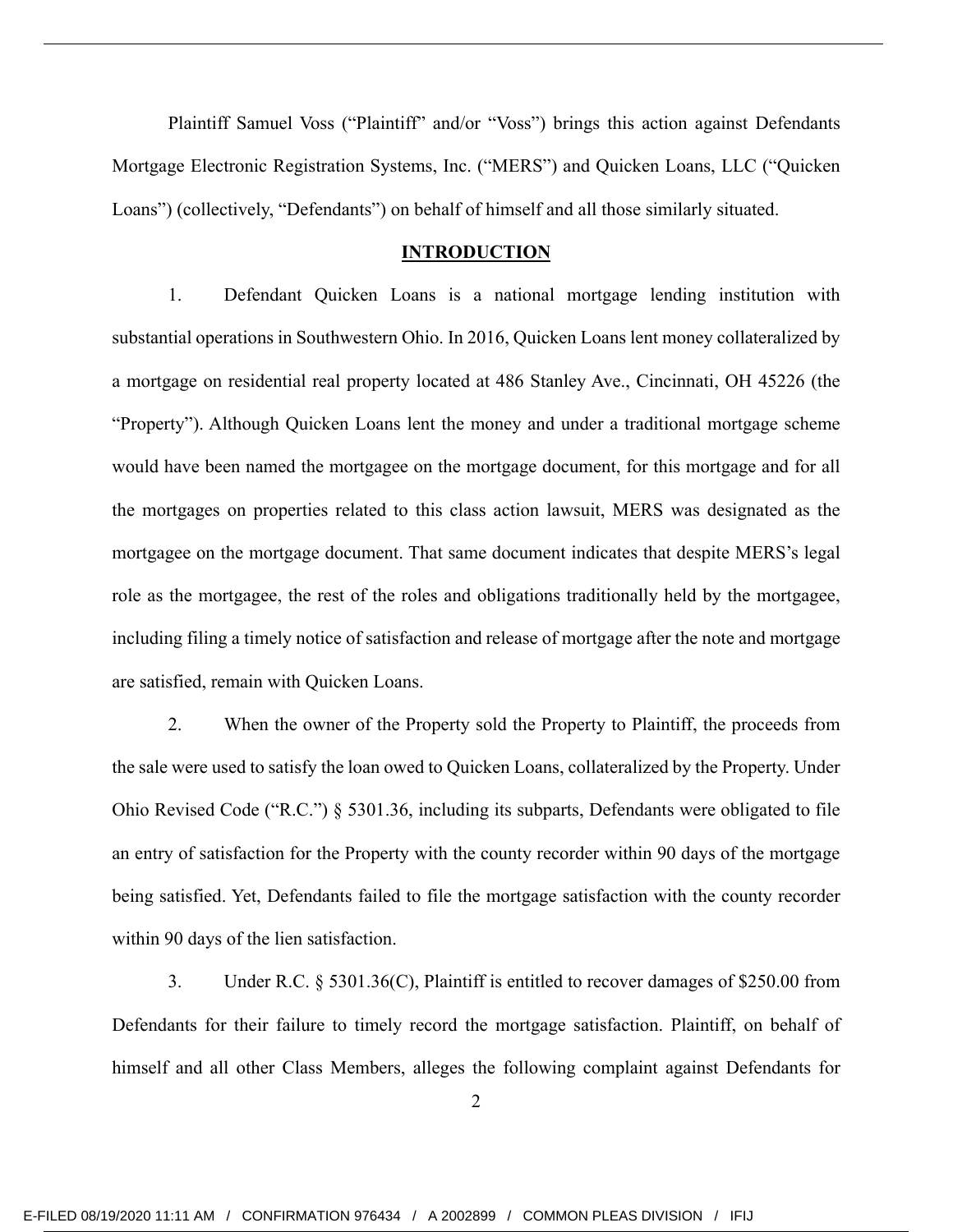violating R.C. § 5301.36, and seeks more than \$25,000 exclusive of costs and interests from Defendants.

#### **JURISDICTION AND VENUE**

4. This Court has subject matter jurisdiction over this action under R.C. § 2305.01, as the amount in controversy in this case exceeds \$15,000. The Court has personal jurisdiction over Quicken Loans and MERS because they transact substantial business within the State of Ohio and in Hamilton County. Furthermore, the Property is located in the State of Ohio.

5. Venue is proper in this Court pursuant to Ohio Rule of Civil Procedure 3(C), as Quicken Loans and MERS conduct business throughout Hamilton County and the Property is in Hamilton County. Quicken Loans and MERS also regularly conducted activity giving rise to this complaint in Hamilton County.

6. Upon information and belief, the damages to which the Class are entitled is in the aggregate less than \$5 million exclusive of costs and interest.

#### **PARTIES**

7. Plaintiff Samuel Voss is the current owner of the Property.

8. Quicken Loans is a banking and lending institution with office locations throughout the Greater Cincinnati Area. It is headquartered in the State of Michigan and organized under the laws of the State of Michigan.

9. In April of 2020, Quicken Loans converted from a corporation to a limited liability company. Prior to Plaintiff's purchase of the Property, Quicken Loans, Inc. was the lender on the mortgage encumbering the Property. When Quicken Loans, Inc. converted to Quicken Loans, LLC, it assumed all Quicken Loans Inc.'s liabilities, including its liability under R.C. § 5301.36.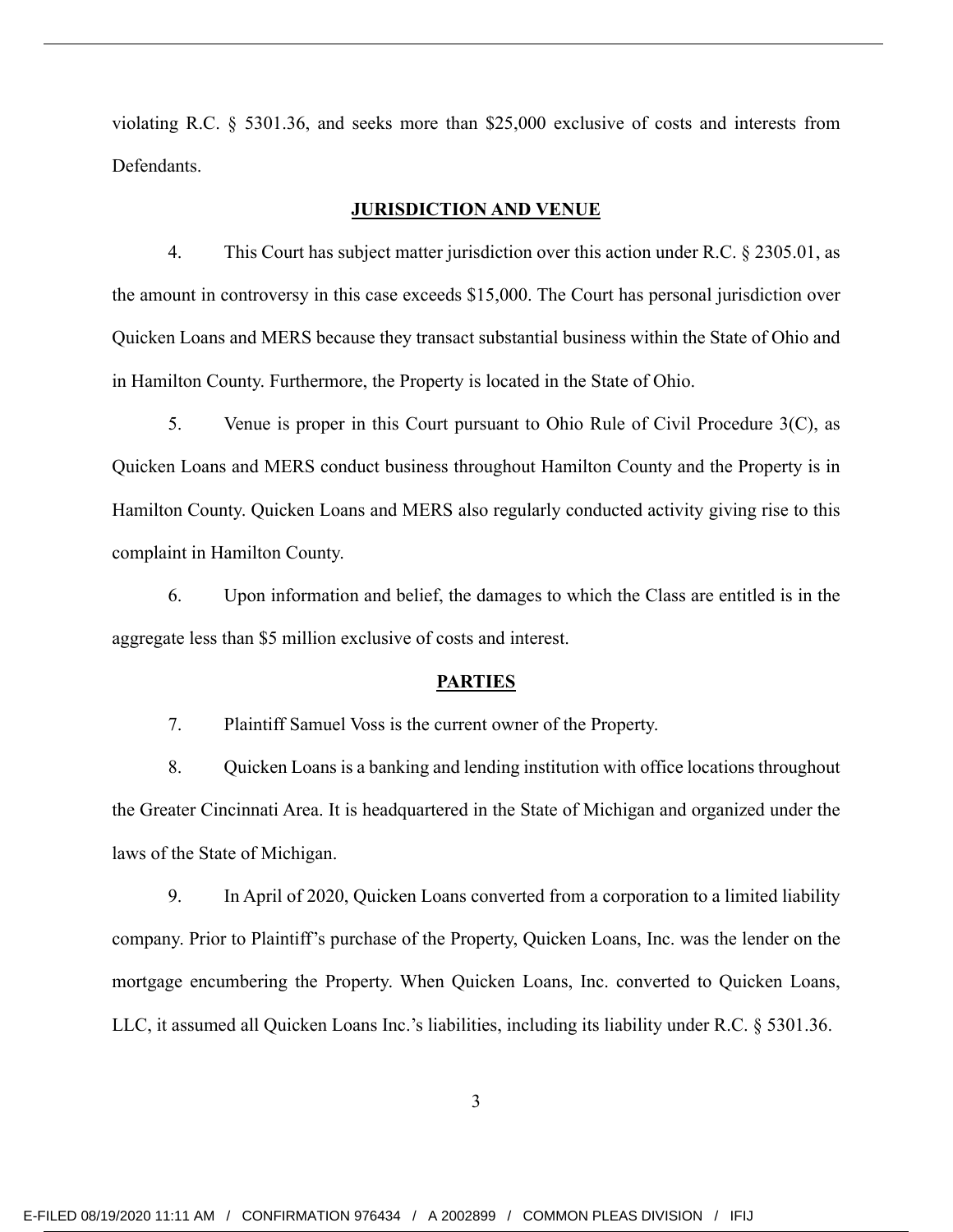10. MERS is incorporated under the laws of Delaware and headquartered in Reston, Virginia. It is a wholly-owned subsidiary of MERSCORP Holdings, Inc. and its sole purpose is to serve as mortgagee in the land records for loans registered on the MERS System. MERS is a nominee for the lender and subsequent buyers of a mortgage loan and serves as a common agent for the mortgage industry.

11. Under the relevant form mortgage documents MERS is the named mortgagee. Under the same document, the lender (Quicken Loans) is the party required to "discharge" or "release" the mortgage. Accordingly, although MERS is the party on whose behalf the satisfaction and release of the mortgage is filed, that obligation is assigned by MERS to the lender, Quicken Loans. Both MERS and Quicken Loans fall within the definition of "mortgagee" under R.C. § 5301.36.

12. This type of contracting and assigning to MERS the title and rights of mortgagee is done with a specific purpose. MERS never receives payments from the borrower. Nor does it solicit, fund, service, or actually own any notes collateralized by a mortgage. MERS purports to remain the mortgagee for the life of a mortgage loan even after the original lender or a subsequent assignee transfers the loan into a pool of loans that are ultimately sold to investors. This process is designed to allow lenders, such as Quicken Loans, to avoid paying county recording fees each time the individual loan is packaged and sold to a new investor—a process known as securitization. Traditionally, a bank or lender kept a mortgage on its balance sheet as an asset that paid set amounts each month for years or decades. Securitization allows a lender to sell the note on a property to another, instantly recoup the principal on the loan, and then continue to profit by charging service fees to manage the loan and payments thereon.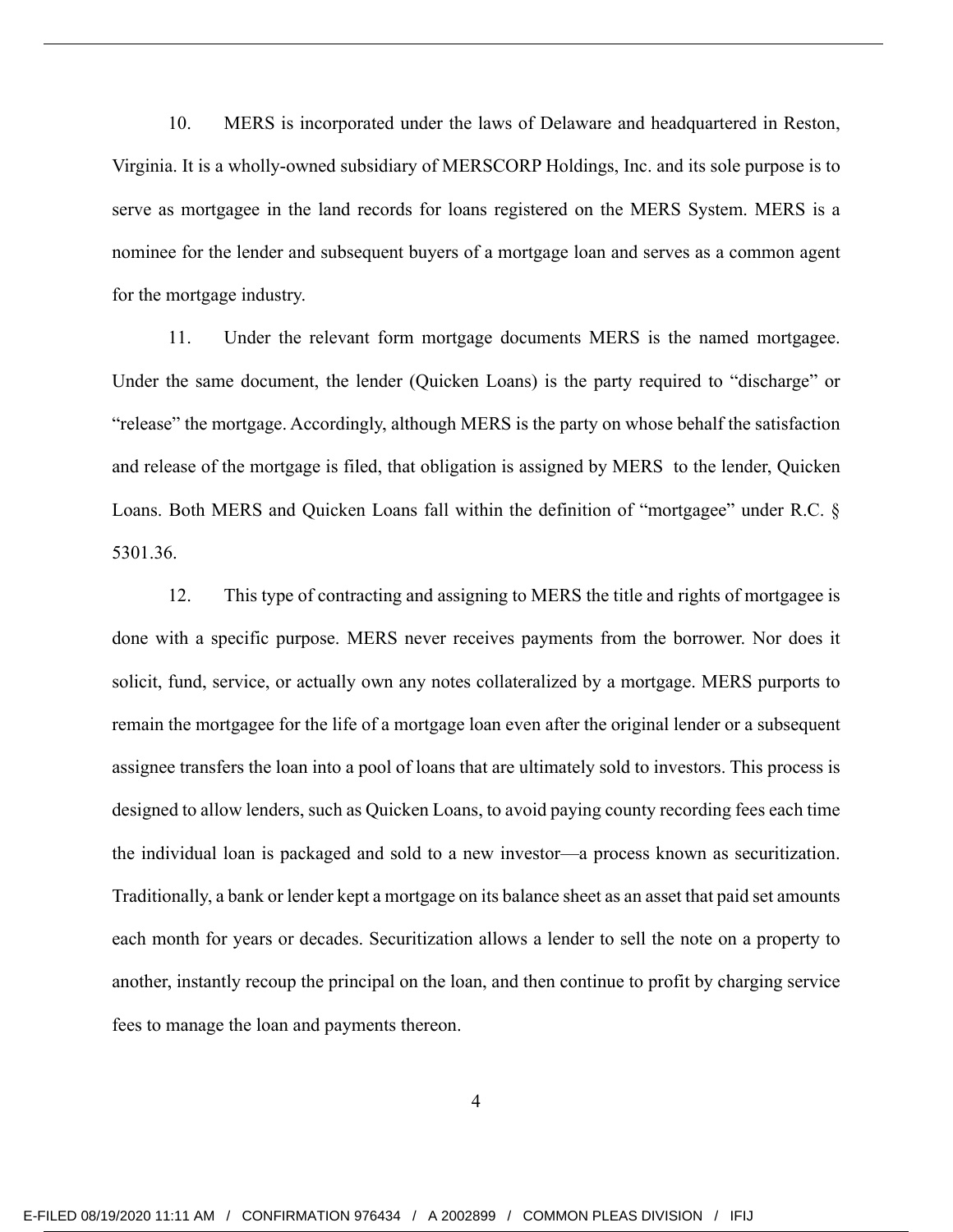13. Collectively, or one or the other, Defendants have an obligation under Ohio law to file a timely satisfaction of mortgage on properties to which they are mortgagee. That they have severed the mortgage from the note for efficiency of transfer is of no matter to the requirements that the mortgagee record the satisfaction; conversely, Defendants cannot escape their singular or collective obligations under Ohio law to timely file satisfactions of mortgage by severing the note and the mortgage and then using that severance to each disclaim the obligation.

#### **FACTS**

14. On December 5, 2016, Quicken Loans entered into a promissory note with Donald Dow Jr. for a loan on the Property. The promissory note was secured by a mortgage on the property listing MERS as the mortgagee and nominee for Quicken Loans. Donald Dow Jr. was the mortgagor/borrower.

15. On or about February 5, 2020, Donald Dow Jr. sold the Property to Plaintiff. The proceeds from the sale of the Property satisfied the mortgage on the Property.

16. The Property mortgage was therefore satisfied on or about February 5, 2020.

17. Under R.C. § 5301.36, Defendants were required to file a satisfaction of mortgage on the Property by on or about May 5, 2020.

18. However, neither MERS nor Quicken Loans filed an entry of mortgage satisfaction with the Hamilton County Recorder's Office to reflect satisfaction of the balance of that mortgage until May 27, 2020.

19. By failing to timely release the mortgage on the Property, Defendants caused injury to Plaintiff, by *inter alia.,* causing a cloud to be on Plaintiff's title to the Property.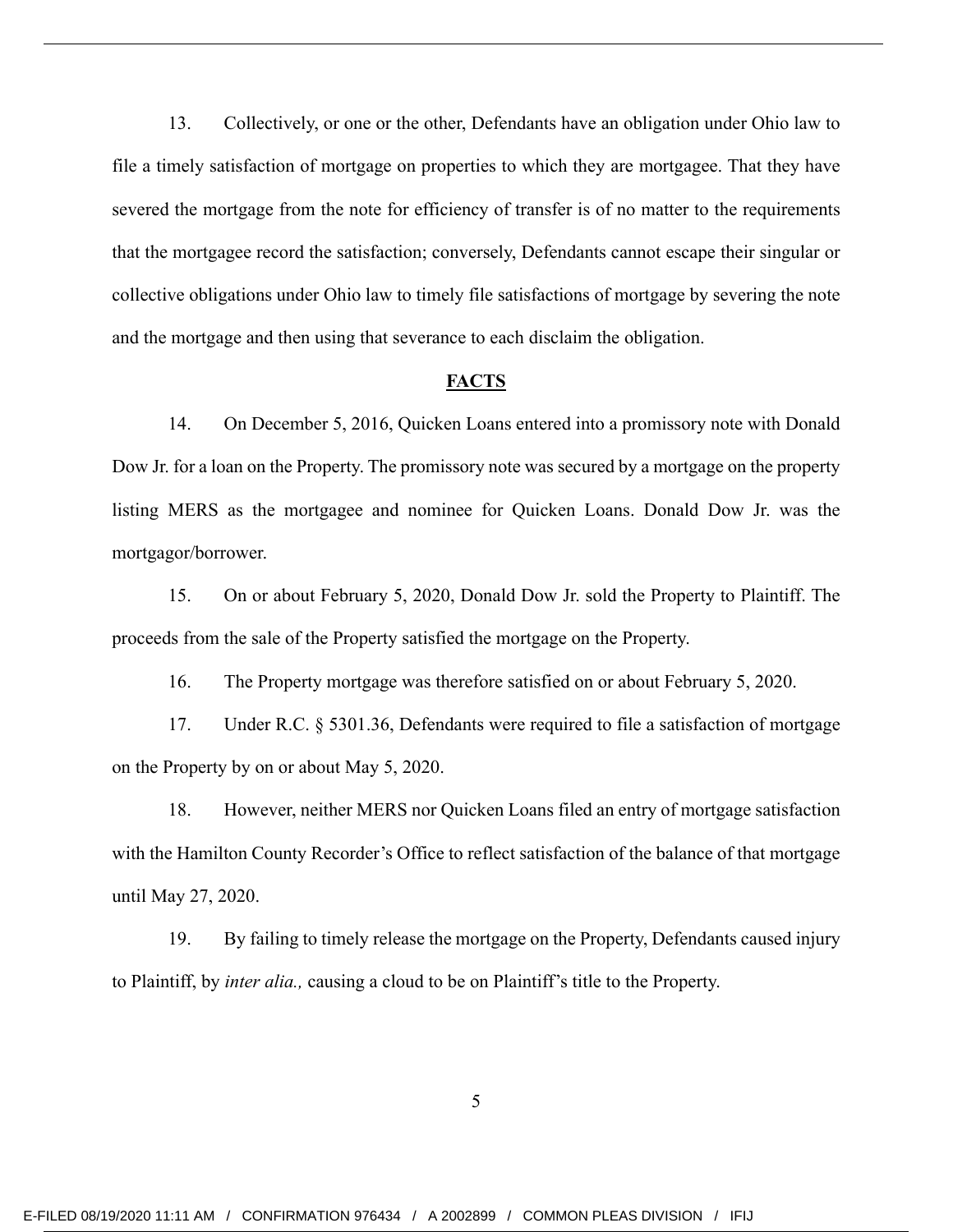### **Ohio Revised Code §§ 5301.34 and 5301.36:**

#### **Release of Mortgage and Entry of Satisfaction**

20. Ohio law provides a very specific pathway to releasing mortgages: "A mortgage shall be discharged upon the record of the mortgage by the county recorder when there is presented to the county recorder a certificate executed by the mortgagee…certifying that the mortgage has been fully paid and satisfied." R.C. § 5301.34.

21. In parallel, R.C. § 5301.36(B) requires a mortgagee to file an entry of mortgage satisfaction with the local county recorder within 90 days of satisfaction of the mortgage: "Within ninety days from the date of the satisfaction of a mortgage, the mortgagee shall record a release of the mortgage evidencing the fact of its satisfaction in the appropriate county recorder's office and pay any fees required for the recording."

22. The Ohio legislature wanted to ensure that mortgagees would fulfill this statutory duty, and so in the event a mortgagee fails to file the entry of mortgage satisfaction within 90 days of the mortgage being satisfied, the mortgagee is liable in a civil action for damages of \$250.00: "If the mortgagee fails to comply with division (B) of this section, the mortgagor of the unrecorded satisfaction and the current owner of the real property to which the mortgage pertains may recover, in a civil action, damages of two hundred fifty dollars." R.C. § 5301.36(C). The Ohio Supreme Court has determined that these damages constitute remedial damages.

23. The Ohio legislature decided that the mortgagee is liable in a civil action for damages of \$250 to both the mortgagor whose mortgage had been satisfied and to the subsequent/current owners of the property to which the mortgage was attached. "Current owner" includes an owner who has satisfied a mortgage and retains ownership of a property, an owner who is the subsequent purchaser of a property where a satisfied mortgage remains unsatisfied, and a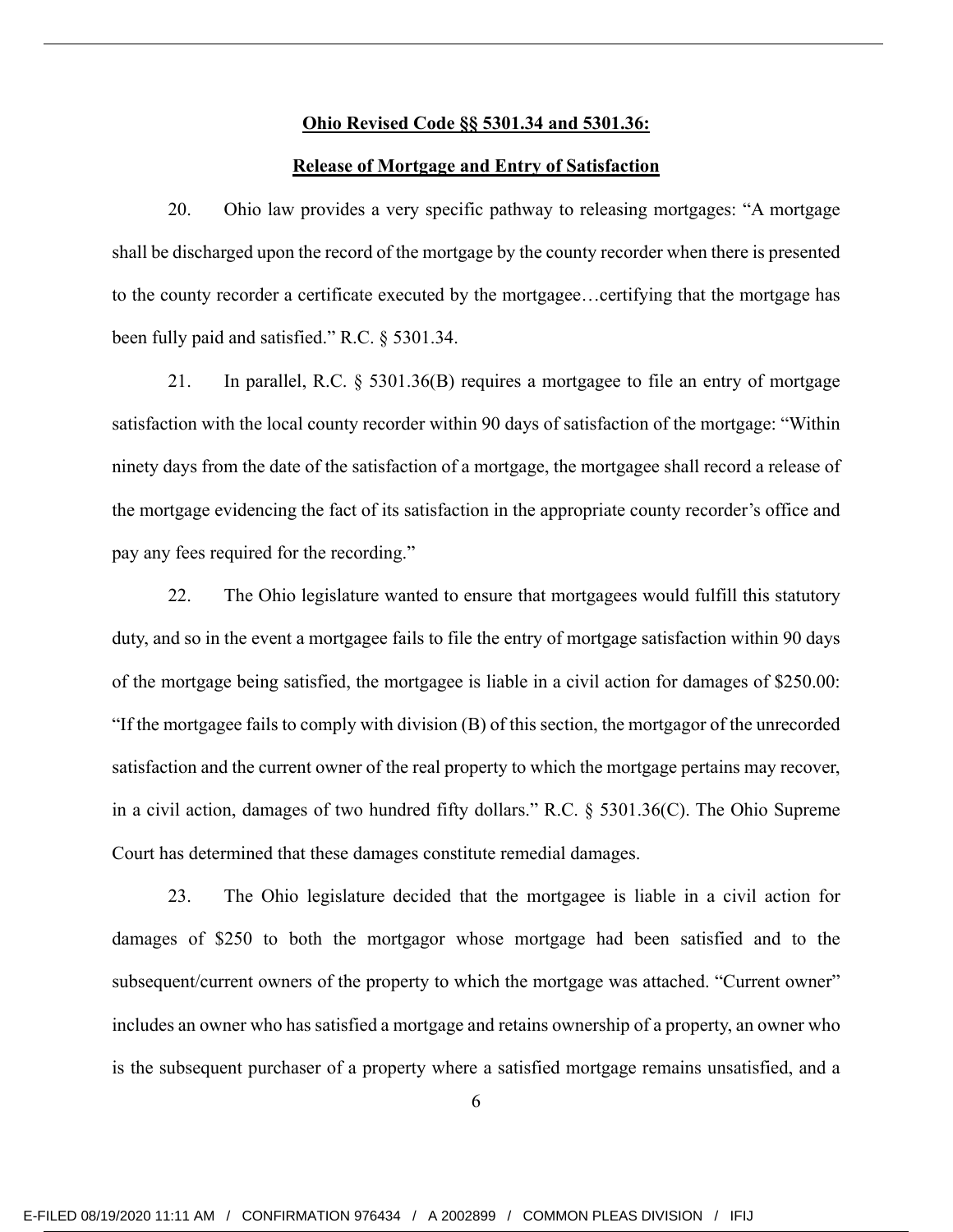subsequent owner of a property where the satisfied mortgage was recorded more than 90 days after

satisfaction and while that subsequent owner was the lawful owner of the property.

### **CLASS ALLEGATIONS**

24. Under Rule of Civil Procedure 23(A), (B)(2), (B)(1)(A), and/or (B)(3), Plaintiff

brings this action on behalf of himself and the Class, initially defined as follows:

**All persons or entities who were the mortgagor to a mortgage or current owner of the real property to which the mortgage pertains where Quicken Loans (or any predecessor or other entity acquired or merged with – or otherwise now part of Quicken Loans – including any affiliates, subsidiaries, and/or related lending institutions) was the lender on a promissory note secured by a mortgage on real property in the State of Ohio, whereby MERS (or any predecessor or other entity acquired or merged with – or otherwise now part of MERS – including any affiliates, subsidiaries, and/or related lending institutions) was listed as the mortgagee, where the mortgage was satisfied in full, and the mortgagee did not record an entry of mortgage satisfaction with the applicable county recorder's office within 90 days of the date of mortgage satisfaction, within the Relevant Time Period.** 

25. The "Relevant Time Period" is the largest period allowed by law.

26. Excluded from the Class are Defendants, their employees, officers, directors, legal representatives, heirs, successors, and wholly or partially owned subsidiaries or affiliated companies; class counsel and their employees; and the judicial officers and their immediate family members and associated court staff assigned to this case.

27. The definition of the Class is unambiguous, and Plaintiff is a member of the Class

he seeks to represent.

28. The Class is so numerous that joinder of all members is impracticable. Due to the nature of trade and commerce involved, the members of the Class are geographically dispersed throughout the State of Ohio. While the exact number of Class Members is unknown to Plaintiff at this time, on information and belief, Quicken Loans has acted as the lender on a note secured by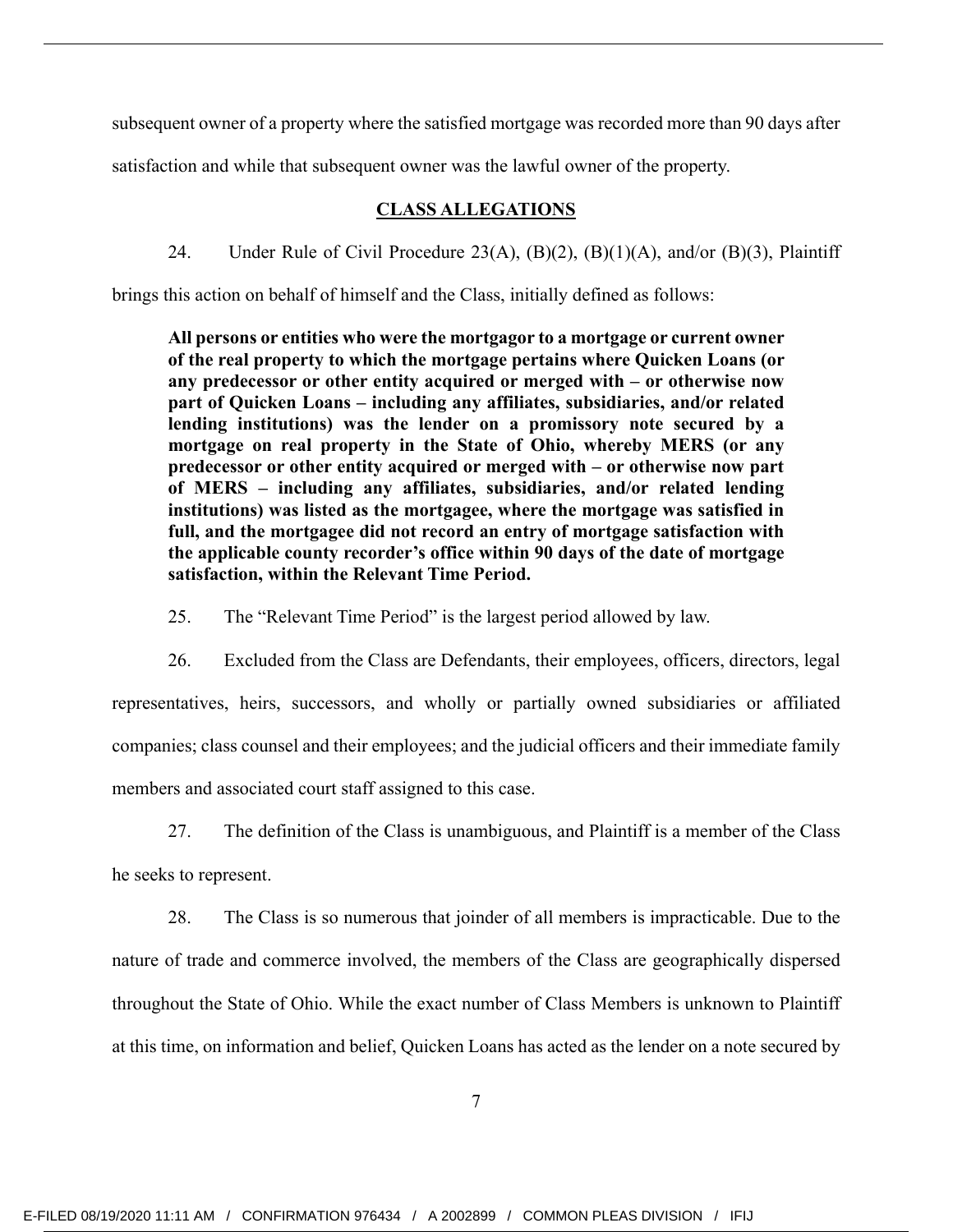a mortgage listing MERS as the nominee and mortgagee for thousands of mortgages in the State of Ohio for which Quicken Loans and/or MERS failed to file an entry of satisfaction of mortgage with the appropriate county recorder's office within 90 days of the date of the mortgage satisfaction. Accordingly, the Class size is considered to be over one thousand Class Members and will be identified with more specificity through discovery.

29. Plaintiff's claims are typical of the claims of the other members of the Class. Plaintiff and the other Class Members satisfied the amounts owed on their mortgages/promissory notes with Defendants or are the current owners of the real property for which the mortgage was untimely released and Quicken Loans and/or MERS failed to file the mortgage satisfaction with the applicable county recorder's office within 90 days of the date of satisfaction as required under R.C. § 5301.36.

30. Plaintiff will fairly and adequately protect the interests of the members of the Class and has retained counsel competent and experienced in class action litigation.

31. Defendants have acted or refused to act on grounds generally applicable to the Class, making it appropriate for the Court to render final injunctive relief regarding the Class as a whole. Specifically, Defendants continued to refuse or failed to file mortgage satisfactions within the required 90-day window despite their knowledge of the requirements under R.C. § 5301.36.

32. Common questions of law and fact exist to all Class Members and predominate over any questions solely affecting individual members thereof. Among the common questions of law and fact are the following,

- a. Whether Quicken Loans or MERS, individually or collectively, was a mortgagee, either originally or as a successor;
- b. Whether the mortgage was satisfied;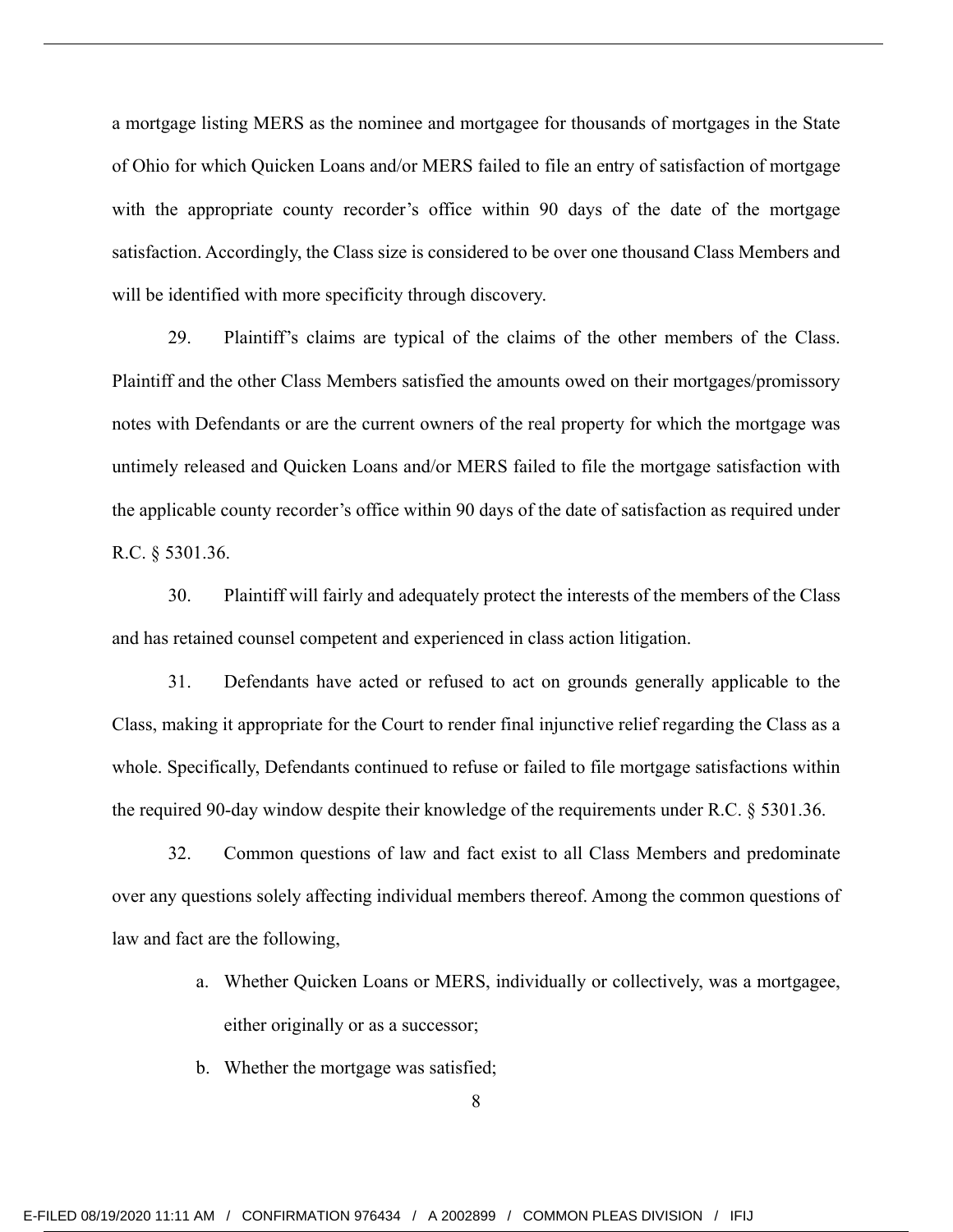- c. Whether the mortgagee failed to timely record a release of the mortgage evidencing the fact of the mortgage's satisfaction with the applicable county recorder's office within 90 days of the date of the mortgage satisfaction as required under R.C. § 5301.36(B); and,
- d. Whether Quicken Loans and/or MERS owes the Class Member \$250 because the Class Member was the mortgagor for the real property encumbered by the mortgage or was or is the current owner of the real property to which the note/mortgage pertains.

33. A class action is superior to other available methods for the fair and efficient adjudication of this controversy because joinder of all Class Members is impracticable. The prosecution of separate actions by individual Class Members would impose heavy burdens upon courts, Class Members, and Defendants, and would create the risk of inconsistent adjudications of questions of law and fact common to the Class. The allegations contained herein show that common questions of law and fact predominate over any questions affecting individual Class Members and a class action is therefore superior to other available methods for fairly and efficiently adjudicating the controversy. A class action would achieve substantial economies of time, effort, and expense, and would assure uniformity as to persons similarly situated without sacrificing procedural fairness.

#### **CAUSES OF ACTION**

#### **COUNT I – VIOLATION OF R.C. § 5301.36** *et seq***.**

34. Plaintiff repeats and re-alleges all allegations in this Complaint as if fully restated herein.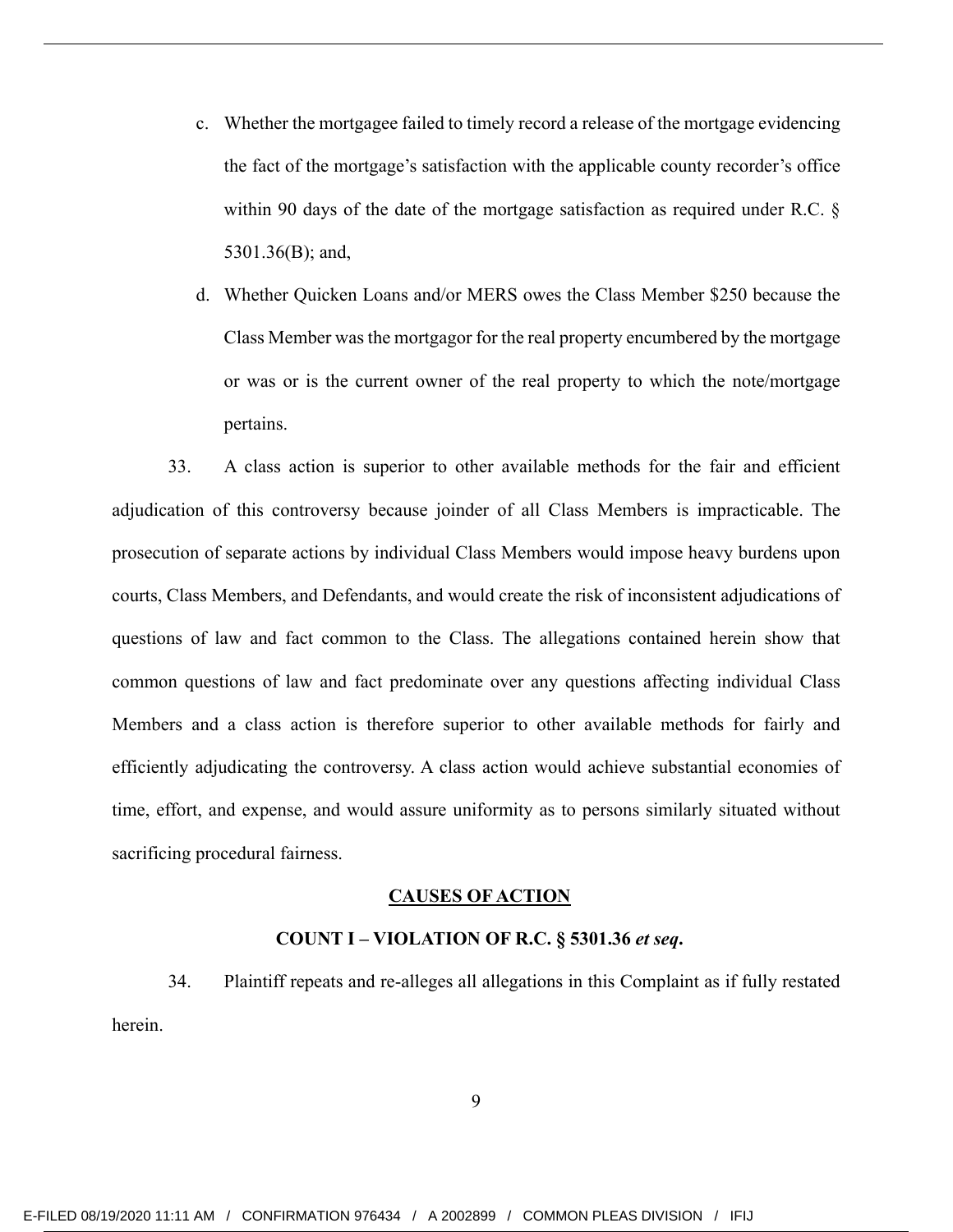35. Plaintiff and the Class Members were mortgagors or current owners of real property on which Quicken Loans and/or MERS was the mortgagee, where the property was collateral for a note held by Quicken Loans.

36. The amounts due under the applicable mortgages were satisfied.

37. The mortgagee failed to timely file the entry of mortgage satisfaction with the local county recorder's office within 90 days of the satisfaction of the balance of such mortgages.

38. Quicken Loans and MERS are and were obligated to comply with R.C. § 5301.36 and owe a statutory duty to Plaintiff and Class Members to comply with R.C. § 5301.36.

39. Quicken Loans and MERS failed to comply with their statutory duty under R.C. § 5301.36.

40. Plaintiff and the Class Members are entitled to collect \$250.00 in remedial damages from Quicken Loans and MERS, jointly and severally, as a direct and proximate result of Defendants' failure to timely file the entry of mortgage satisfaction within 90 days of the mortgage satisfaction under R.C. § 5301.36.

 **WHEREFORE**, Plaintiff, on behalf of himself and all others similarly situated, prays for the following judgment,

- (a) Certifying this case as a Class Action under Ohio Rule of Civil Procedure 23 and appointing Plaintiff as the class representative for the proposed Class and his counsel as Class Counsel;
- (b) Awarding Plaintiff and Class Members damages in an amount to be determined at trial, including, but not limited to, the amount of \$250.00 for each violation of R.C. § 5301.36 *et seq*.;
- (c) Requiring Defendants to comply with Ohio Revised Code § 5301.36 *et seq.*;